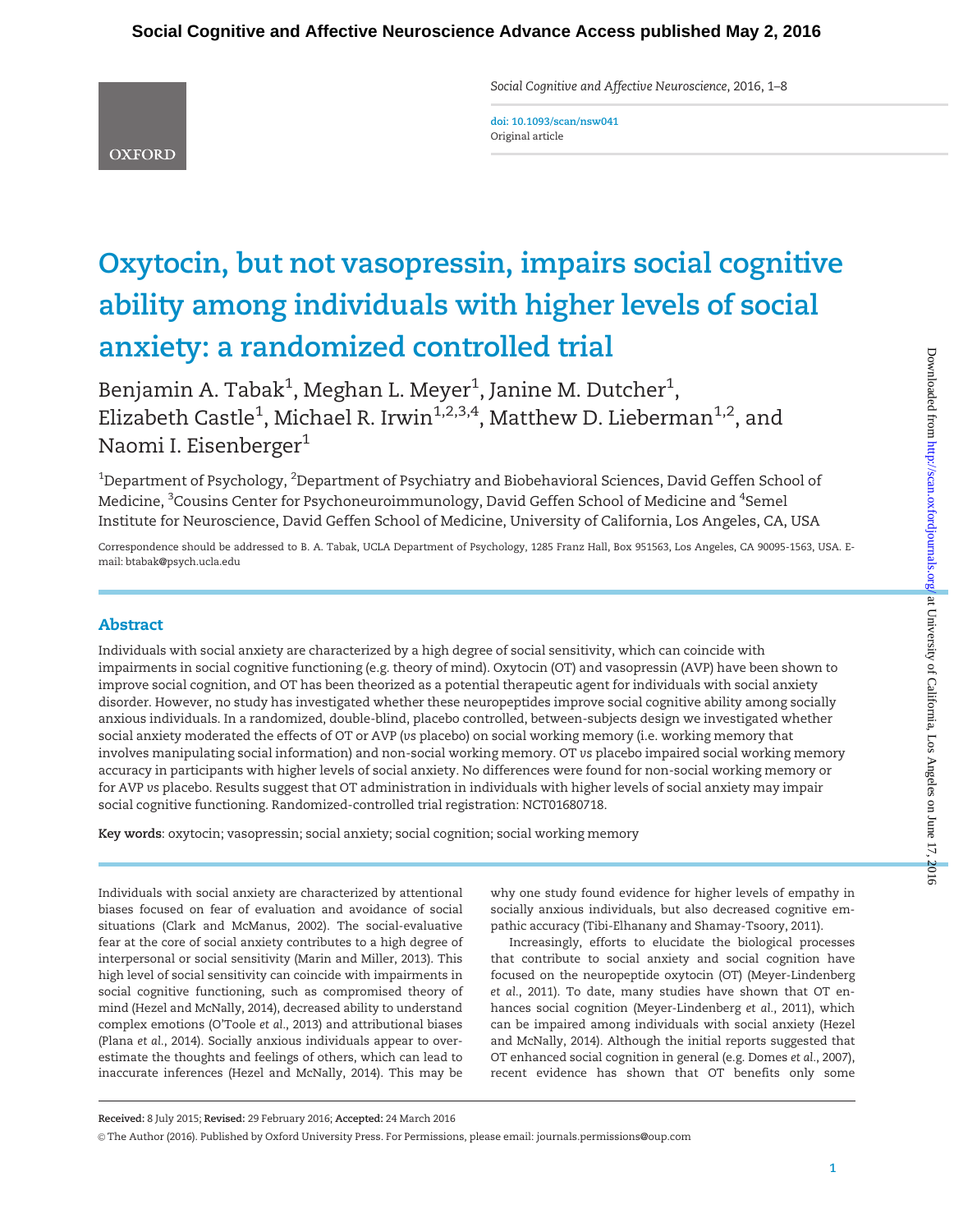individuals (Bartz et al., 2011). For example, Bartz et al. (2010) found that OT increased empathic accuracy compared with placebo; however, this effect was only found in individuals with lower levels of social cognitive ability at baseline. Similarly, Feeser et al. (2015) found that OT improved accuracy in perspective taking, but only among individuals with lower levels of dispositional empathy at baseline. Results from these studies suggest that OT may enhance social cognitive performance in those with lower pre-existing levels of social cognitive ability. Therefore, OT may also increase social cognitive ability in socially anxious individuals, who also have impairments in social cognitive functioning (e.g. Hezel and McNally, 2014).

Another possibility, though, is that OT may decrease social cognitive ability in socially anxious individuals by exacerbating the already high level of social sensitivity that is characteristic of this population (Marin and Miller, 2013). Studies showing that OT can increase social cognition have shown this effect among individuals with autism spectrum-like traits (Bartz et al., 2010), who not only have low levels of social cognitive ability, but in some cases (when there is no comorbid social anxiety), can be conceptualized as having low levels of social sensitivity (i.e. impaired attention to or engagement in social stimuli; Chevallier et al., 2012). OT has been shown to enhance social salience or sensitivity to socially relevant stimuli (Shamay-Tsoory and Abu-Akel, 2016). Thus, it is possible that OT may impair social cognition in individuals with higher pre-existing levels of social sensitivity by effectively making them 'hypersensitive'. This could exacerbate socially anxious individuals' cognitive and attentional biases related to potential social scrutiny and lead to decreased social cognitive performance. However, to date, no study has examined the role of OT in more demanding, effortful social cognitive tasks in individuals with higher levels of social sensitivity, such as those with higher levels of social anxiety. Since OT is being tested as a treatment for social anxiety (Guastella et al., 2009), this is a critical area of inquiry.

OT's potential influence on social cognitive ability in individuals with social anxiety raises the question of whether arginine vasopressin (AVP), which is structurally similar to OT, may also impact social cognition in individuals with social anxiety, or whether such an effect may be specific to OT. Like OT, AVP also regulates a broad range of social processes including social cognition (Meyer-Lindenberg et al., 2011). It is generally accepted that AVP has anxiogenic effects (Meyer-Lindenberg et al., 2011; Neumann and Landgraf, 2012), which is likely why there have been no studies of AVP's effects in individuals with social anxiety. Nonetheless, the highly influential role of AVP on social processes and its structural similarity to OT suggests that it is important to examine whether AVP has effects on higher level social cognition, and whether these effects are moderated by varying levels of social anxiety.

We sought to clarify the way in which social anxiety may moderate the effect of OT or AVP (vs placebo) on effortful social cognition. To do so, we used a task to assess social working memory, or working memory that involves manipulating increasing amounts of social information such as traits and mental states (Meyer et al., 2012). This measure varies working memory load for social information (Meyer and Lieberman, 2012). Prior work using this task has shown that as social working memory load increases, neural regions associated with social cognition or thinking about others' thoughts and feelings (as well as working memory regions) showed increased activation (Meyer et al., 2012, 2015). Moreover, increased activation in these social cognitive neural regions, but not neural regions associated with non-social working memory, positively correlated with another social cognitive skill, perspective-taking.

We investigated the moderating role of social anxiety on OT and AVP's effects on social and non-social working memory in a group of female and male participants. Based on evidence suggesting the effects of OT on social behavior are more beneficial in social compared with non-social contexts (Declerck et al., 2010), we hypothesized that OT would influence social working memory, but not non-social working memory. However, the specific moderating role of social anxiety on the effects of OT on social working memory is not yet known. One possibility is that OT may increase social working memory accuracy in those with social anxiety, in the same way that social cognition was enhanced in other populations of individuals who exhibit social cognitive impairments (Bartz et al., 2010; Feeser et al., 2015). Another possibility, however, is that OT administration may decrease social working memory accuracy in individuals with higher levels of social anxiety, perhaps by exacerbating already high levels of social sensitivity. This study tested these competing possibilities. In addition, because of its structural similarity to OT and its wellknown effects on social processes, we also explored how AVP interacted with social anxiety to affect social working memory.

#### Methods

As reported in our previous study in which we found interaction effects of intranasal AVP and paternal warmth on empathic concern (Tabak et al., 2015), several tasks were included post-administration in randomized order including the working memory task that we report in this study. Thus, data from the same sample (although a different task) has previously been published in Tabak et al. (2015).

#### Participants

As described in Tabak et al. (2015), participants initially included 125 undergraduate students from the University of California, Los Angeles (90 female; 35 male, age range of all participants  $= 18-31$ years, Mean age of all participants  $= 20.88$ , SD $= 2.71$ ). They were randomly assigned to receive intranasal AVP ( $n = 42$ ; 30 female, 12 male), OT ( $n = 42$ ; 30 female, 12 male) or placebo ( $n = 41$ ; 30 female, 11 male). However, due to computer error, data for the social and non-social working memory task were not recorded for 27 participants. This resulted in 98 participants (69 female; 29 male, age range of all participants  $= 18-31$  years, Mean age of all partici $parts = 20.93$ ,  $SD = 2.8$ ) who were randomly assigned to receive OT  $(n = 36; 25$  female, 11 male), AVP ( $n = 28; 20$  female, 8 male) or placebo ( $n = 34$ ; 24 female, 10 male). Exclusion criteria included present or history of medical illness, present psychiatric diagnosis, present use of medications (e.g. selective serotonin reuptake inhibitors (SSRIs)), pregnancy, breastfeeding, and smoking>15 cigarettes per day (for further details see Tabak et al., 2015 and Supplementary Figure S1). Participants were asked to refrain from using medication or alcohol for 24 h, caffeine for 4 h and food or drinks (except water) for 2h preceding the experiment. Participants self-identified as Asian (58.2%), White (19.4%), Hispanic (12.2%), Black or African American (5.1%) and 'Other' (5. 1%). Participants who completed all aspects of the study were paid \$40–\$50 depending on their choices in another task not relevant to this study. Informed consent was obtained from all participants and the UCLA Institutional Review Board approved this study.

#### Procedure

As in Tabak et al. (2015), participants completed two separate sessions. In the first session, participants completed several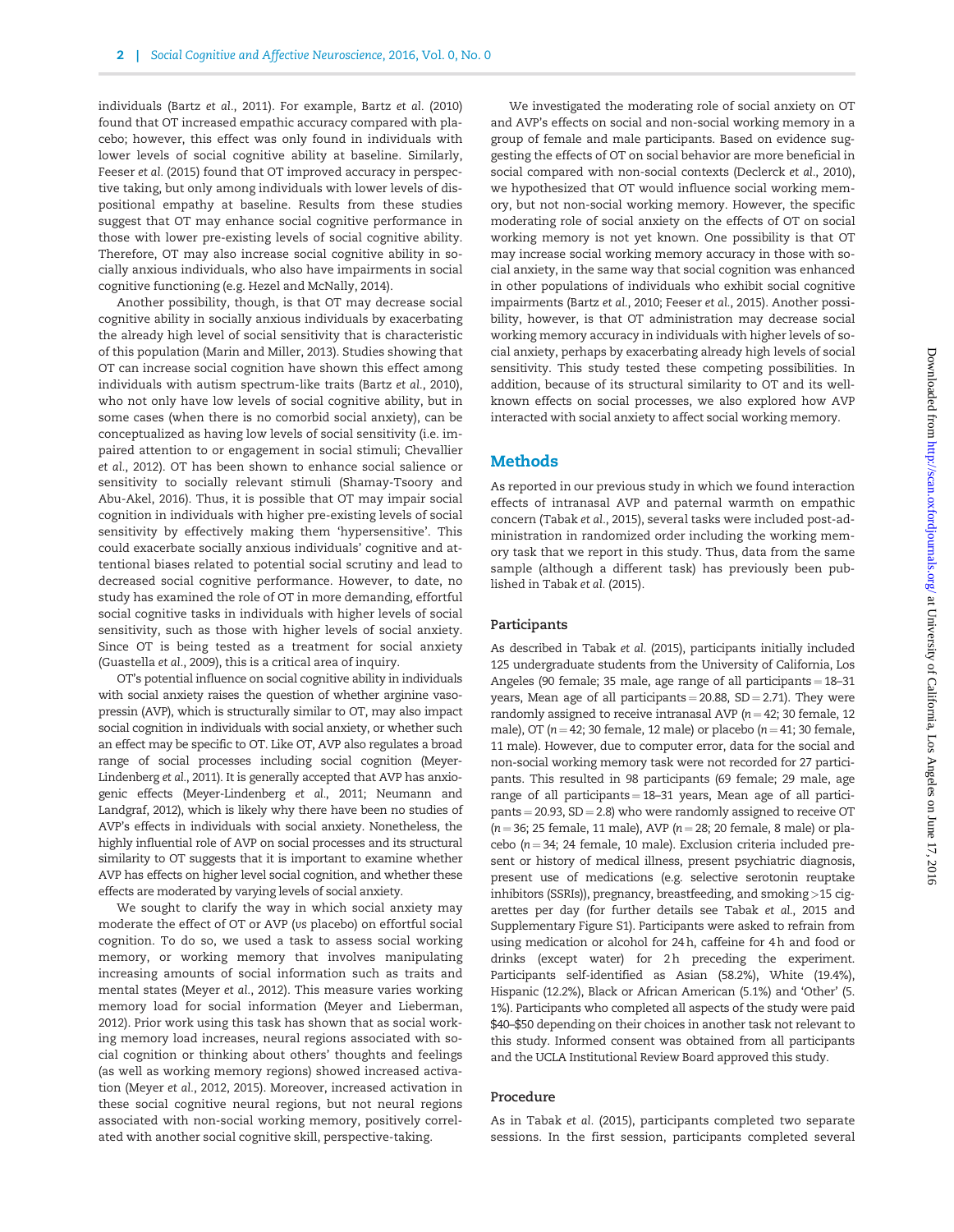self-report questionnaires that included three measures of social anxiety (described below). In the second session (completed on average 19.2 days after the first session,  $SD = 17.59$ ), participants arrived in groups of 2–15 at a computer lab where they each had their own computer terminal. Participants completed the second session between 2:00 and 5:30 pm. They first completed a set of questionnaires pre-administration including measures of positive/negative affect and state anxiety (described below). Participants also provided a urine sample, which was tested for drug use and possible pregnancy (if female). Research nurses then checked all participants' temperature, heart rate and blood pressure, to ensure that they were in the accepted limits: systolic blood pressure: 90–130, diastolic blood pressure: 60–90, heart rate: 55–100 beats per minute, and  $temperature < 100^{\circ}$ F. If vital signs were out of range, participants rested for 10–15 min and measurements were repeated to see if readings were then within acceptable limits; one participant was excluded on basis of abnormal vital signs and did not receive OT/AVP/placebo.

In preparation for each drug-administration session, a thirdparty research coordinator unrelated to this study used an online random number generator (www.random.org) to randomly assign participants to the OT, AVP or placebo condition (blocked on gender) and communicated this information to the UCLA pharmacy. A UCLA pharmacist prepared the drug or placebo for each participant with no indication on the label as to what was received (to maintain the blind).

Approximately 1 h after arriving, participants received OT/ AVP/placebo using a randomized, double-blind, placebo-controlled, between-subjects procedure. We used sterile 6-ml amber glass bottles with metered nasal pumps from Advantage Pharmaceuticals, Inc. Participants first received instructions on how to use the nasal sprays from the first author and a UCLA research nurse. Participants were then instructed to deliver one spray per nostril in an alternating fashion when prompted (every 30 s).

OT (Syntocinin) was provided by Novartis Pharmaceuticals, Switzerland. OT (24 IU/ml) was transferred into the bottles with attached intranasal applicators (1 puff  $=$  0.1 ml). Participants self-administered five puffs per nostril (2.4 IU/puff) for a total dose of 24 IU. AVP was provided by American Regent Laboratories, Shirley, NY, USA. The pharmacist transferred AVP (20 IU/ml) into the bottles with attached intranasal applicators (1 puff  $= 0.1$  ml). Participants self-administered five puffs per nostril (2 IU/puff) for a total dose of 20 IU. Placebo (used previously by Tabak et al., 2015) consisted of 2 ml glycerine and 3 ml purified water (methylparaben and propylparaben mixed according to purified water formula) for a total of 5 ml. This was filtered with a 5 ml filter and transferred to the bottles with attached intranasal applicators (1  $\text{puff} = 0.1\text{ml}$ ). Participants selfadministered five puffs per nostril.

As in previous research (Rilling et al., 2012; Tabak et al., 2015), following completion of administration, participants waited  $\sim$ 40 min before beginning the tasks. During this time, participants were asked to sit quietly and read from a stack of 10 magazines (e.g. Newsweek). They were also instructed to turn off their phones and refrain from speaking to one another. Participants then completed measures of positive/negative affect and state anxiety. Next, they completed a series of tasks including the social and non-social working memory tasks as well as several other tasks that were unrelated to social or nonsocial working memory, which were presented in randomized order to minimize potential order effects. This study is focused on the social and non-social working memory tasks, which

occurred back to back in a counterbalanced order. Study personnel and research nurses were blind to the drug condition (there were participants in each condition in each group session). The first author supervised the procedure and was present throughout every session.

To assess accuracy on the social working memory task, participants first completed a questionnaire  $\sim$ 1 month prior to the experimental session in which they ranked 10 of their closest friends on a 1-100 scale (1 = the least,  $100$  = the most) on several different positive adjectives (e.g. funny; for further details see, Meyer et al., 2012). The answers to these questions were then used to create the social and non-social working memory trials (described below). Participants were aware that the information provided would be used for their second session, but they did not know precisely how this information would be used.

As in Meyer et al. (2012), on the day of the experimental session, the social working memory task was personalized to include names of each participant's friends (see Figure 1). During social working memory trials, participants first saw some of their own friends' names ('encoding', 4 s). For a given trial, participants saw two, three or four of their friends' names, which was the working memory load manipulation. Next, participants saw a trait word (1.5 s), followed by a delay period (6 s). During the delay period, participants were instructed to rank the previously encoded friends along the trait dimension, from most-toleast. After the delay period, participants were asked a true/ false question about their ranking. For example, the true/false question shown in Figure 1a (Claire: 2nd?) asks whether Claire is the second funniest friend of the set of previously shown friends.

To ensure that the only factor influencing social working memory trial difficulty was the number of friends considered, and not how close participants' friends fell along a trait dimension (e.g. ranking two friends that are similarly funny may be more challenging than ranking two friends that vary greatly in how funny they are), an algorithm was used to select which friends' names to show for a given trial. The algorithm used a rule of selecting friends ranked no more than 25 points apart, or within 5 points on the original friend trait ranking questionnaire (which used a 1–100 scale). The ranked position in each true or false question was randomized across trials to avoid mental set effects. In addition, participants completed practice social working memory trials with celebrities' names to ensure that they understood the task; all subjects received the same practice trials.

In addition to social working memory trials, participants completed non-social working memory trials in which they alphabetized two, three or four friends' names in working memory during the delay period. Here, the true/false question asked about the alphabetical position of the friend's name, relative to the other friends' names encoded on that trial (Figure 1b). Participants completed one block of the social working memory trials (18 trials; 6 per load level) and one block of the non-social working memory trials (18 trials; 6 per load level). The order of social and non-social working memory blocks was randomized across participants.

Answers to the social working memory trials were considered accurate if a participant's answer to the true/false question was consistent with their trait rankings from the online questionnaire. Thus, social working memory accuracy was represented by the average of correct responses across trials with a load of two, three or four. Our focus was on the most demanding or effortful portion of the task (i.e. social working memory accuracy when manipulating three or four friends' names).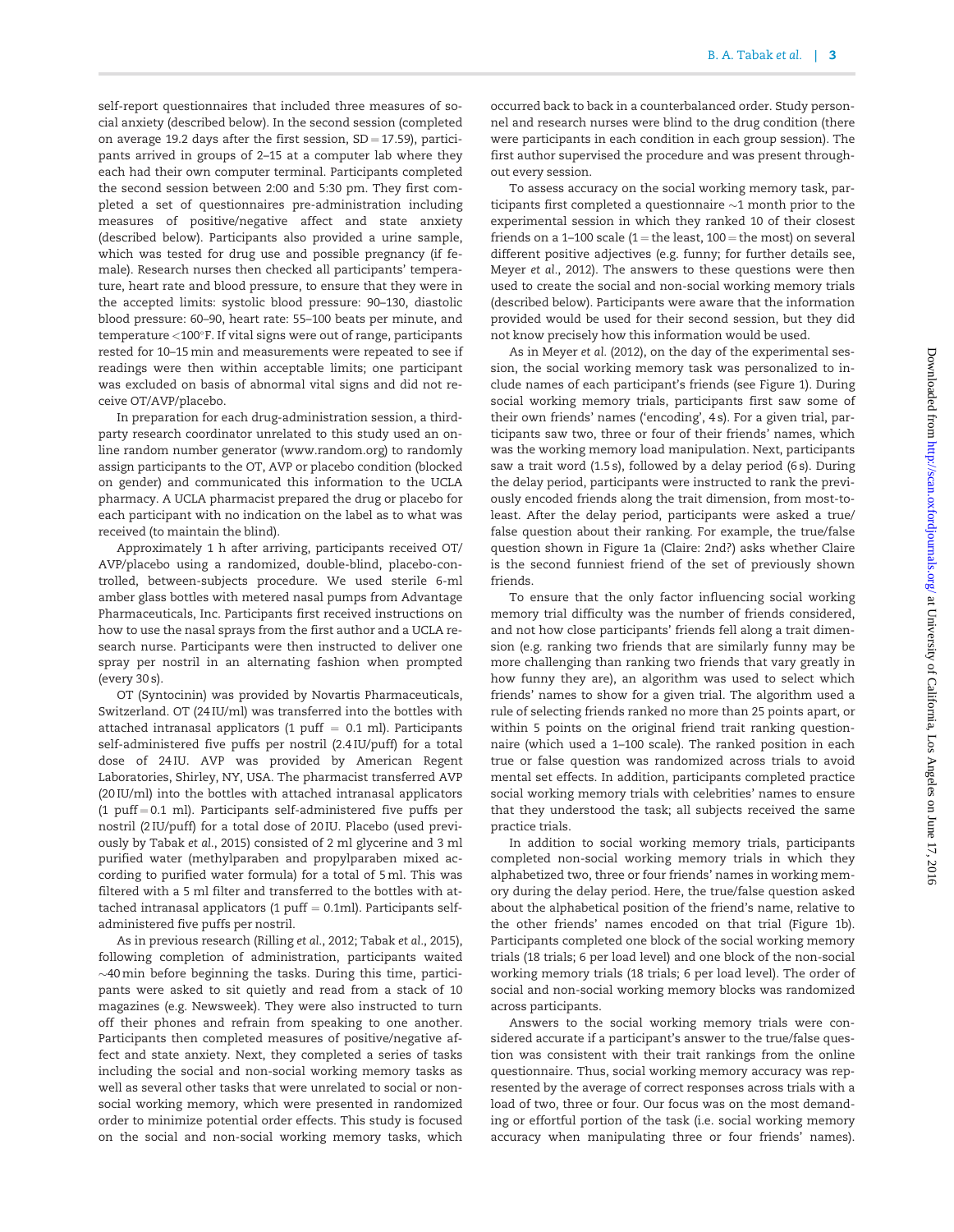

# (b) Non-social working memory task



Fig.1. (a, b) Example trials for the social working memory task and non-social working memory task.

Therefore, difference scores were computed by subtracting a participant's average accuracy on the lowest load trials (i.e. when two friends' traits were considered) from their average accuracy on the highest load trials (i.e. when four friends' traits were considered) as well as the medium load trials (i.e. when three friends' traits were considered). This variable allowed us to isolate the variability across subjects specifically associated with the social working memory manipulation, beyond the variance associated with performing a social cognition task more generally. We also created an analogous non-social working memory performance variable, in which we subtracted each participant's average accuracy on the lowest load trials (i.e. when two names were alphabetized) from their average accuracy on the highest load trials (i.e. when four names were alphabetized) as well as the medium load trials (i.e. when three names were alphabetized). Examining non-social working memory allowed us to investigate whether the effects of either neuropeptide influenced working memory involving social information as well as working memory processes more broadly.

#### Measures

Social anxiety. On a separate day prior to the drug administration, participants completed the Social Phobia Scale (Mattick and Clark, 1998), the Social Interaction Anxiety Scale (Mattick

and Clark, 1998) and the Liebowitz Social Anxiety Scale (Liebowitz, 1987). As in Niles et al. (2014), the three scales were Z-scored, mean centered, and a mean composite was created to represent social anxiety ( $\alpha$  = 0.87). No differences were found between the OT, AVP or placebo groups on social anxiety  $(P > 0.75)$ .

State Positive and Negative Affect. We measured self-reported positive/negative affect pre-administration and 40 min post-administration in the OT, AVP and placebo groups using the 10 item PANAS (Thompson, 2007). Items on the PANAS were rated using a 5-point Likert-type scale  $(1 = not at all; 5 = extremely)$ . Mean composites were created to represent positive affect (preadministration  $\alpha = 0.81$ ; post-administration  $\alpha = 0.80$ ) and negative affect (pre-administration  $\alpha = 0.61$ ; post-administration  $\alpha =$ 0.69). Change scores (post- and pre-administration) were then computed to examine differences in positive and negative affect before and after drug-administration.

State Anxiety. We measured state anxiety pre-administration and 40 min post-administration in the OT, AVP, and placebo groups using the state version of the State Trait Anxiety Inventory (STAI; Spielberger et al., 1983). Items on the STAI were rated using a 4-point Likert-type scale  $(1 = not at all; 4 = very$ much). A mean composite was created for pre-administration ( $\alpha$  = 0.91) and post-administration ( $\alpha$  = 0.91).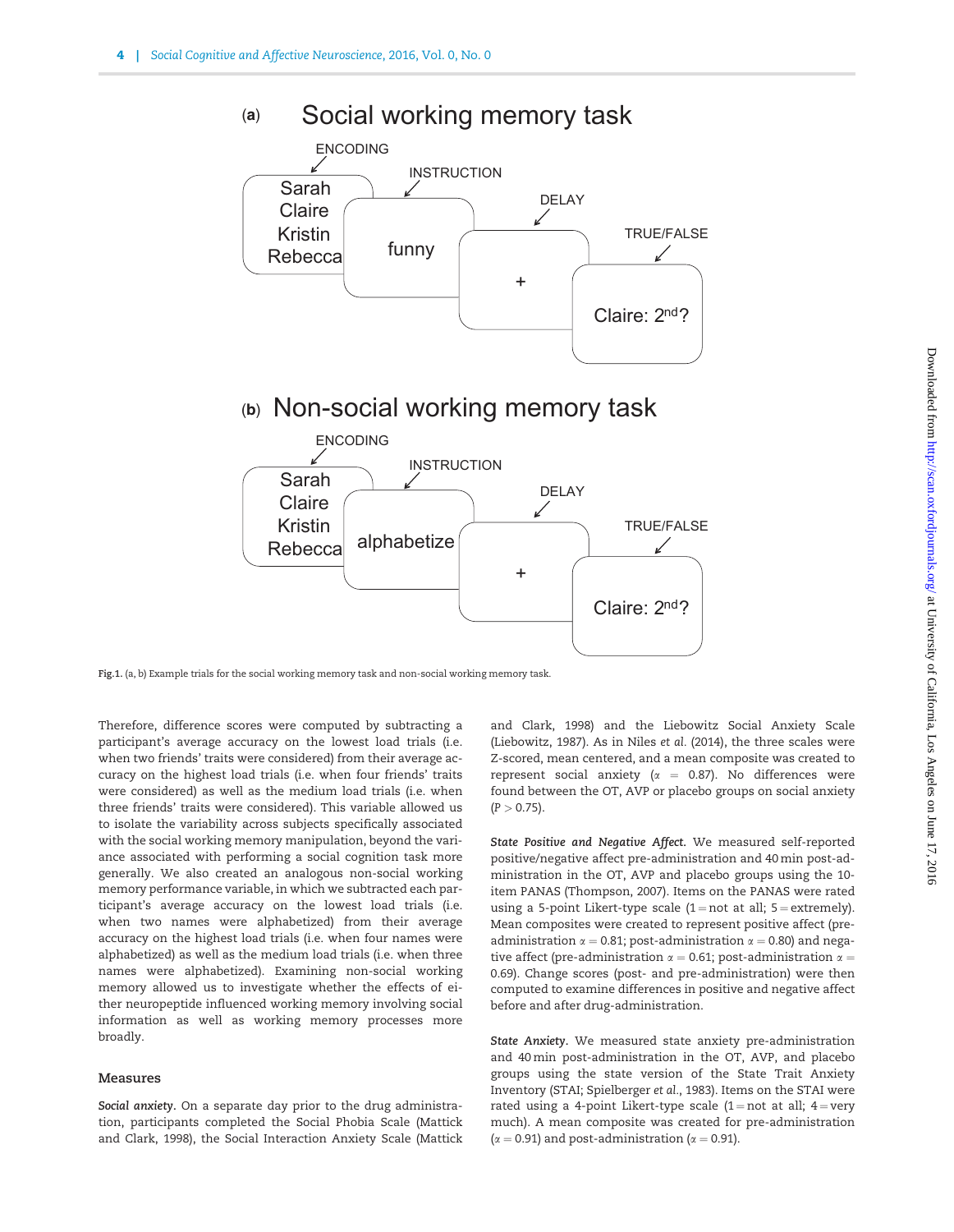#### Statistical analysis

First, to examine whether there were differences in accuracy at higher vs lower loads, we conducted paired sample t-tests for social working memory and non-social working memory accuracy scores in the placebo condition. We then used hierarchical linear regression analyses to examine non-specific drug effects. In doing so we examined the main effect of drug condition (OT vs placebo and AVP vs placebo) and social anxiety, as well as their interaction, on pre–post changes in state anxiety as well as positive/negative affect. Additional hierarchical linear regression analyses examined the main effect of drug condition (OT vs placebo and AVP vs placebo) and social anxiety on social and non-social working memory accuracy. Then we examined the interaction between drug condition (OT vs placebo or AVP vs placebo) and social anxiety on social and non-social working memory accuracy. Post-hoc tests of specific interaction effects were conducted using PROCESS (Hayes, 2013). P-values < 0.05 (two-tailed) were considered statistically significant.

Due to computer error, five participants did not rate their post-administration state anxiety. In addition, one participant unintentionally began completing post-administration questionnaires and tasks  $\sim$ 25-min post-administration instead of  $\sim$ 40 min post-administration. Results remained unchanged when removing this participant from analyses. Analyses were conducted following removal of outliers on major study variables based on scores lower than the 25th percentile—1.5  $\times$  the interquartile range and scores higher than the 75th percentile  $+1.5 \times$  the interquartile range. Social anxiety, social and non-social working memory accuracy were continuous variables. All analyses were conducted using SPSS version 20 and Figure 2 was created using Stata version 13. See Tabak et al. (2015) for sample size determination.

# Results

#### Effects of drug on changes in state anxiety and affect

We first examined the effect of OT (vs placebo) and trait social anxiety on self-reported changes in state anxiety and state positive/negative affect. There were no main effects of drug or social anxiety and no drug by anxiety interactions on self-reported changes in state anxiety (P's  $> 0.453$ ), positive affect (P's  $>$ 0.098), or negative affect (P's  $>$  0.163). Similarly, there were no



Fig. 2. There was a significant interaction of drug condition (OT vs placebo)  $\times$  social anxiety on social working memory accuracy. At  $+1$  SD above the mean of social anxiety, individuals given OT were significantly less accurate compared with those on placebo. Error bars represent 95% CIs.

main effects of AVP (vs placebo), no main effects of social anxiety and no drug by anxiety interactions on self-reported changes in state anxiety (P's  $> 0.205$ ) positive affect (P's  $> 0.186$ ) or negative affect (P's  $> 0.095$ ). Hence, any effects of OT or AVP and social anxiety on social cognition are likely not being driven by simple changes in affective states.

#### Effects of working memory load

Next, we examined differences in social and non-social working memory accuracy for a load of two, three and four in the placebo condition. Accuracy for both tasks at all levels in the placebo condition was significantly greater than chance (P's  $\lt$ 0.05). In the social working memory task participants were more accurate on trials with a load of two  $(M = 0.76, SD = 0.14)$  compared with trials with a load of three  $(M = 0.57, SD = 0.17;$  $t(33) = 5.42$ , P < 0.001, Cohen's d = 0.954) or four (M = 0.62,  $SD = 0.16$ ; t(33) = 4.5, P < 0.001, Cohen's  $d = 0.776$ ) As in prior research (Meyer et al., 2012), the difference between accuracy for social working memory trials with a load of three and four was not statistically significant  $[t(33) = -1.12, P = 0.27, Cohen's$  $d = -0.2$ ).

In the non-social working memory task, participants were more accurate on trials with a load of two  $(M = 0.91, SD = 0.12)$ compared with trials with a load of three  $(M = 0.84, SD = 0.13;$  $t(33) = 2.34$ ,  $P = 0.026$ , Cohen's  $d = 0.435$ ); however, the difference between accuracy with a load of two compared with four  $(M = 0.88, SD = 0.18)$  as well as three compared to four was not statistically significant ( $P's > 0.198$ ). The relatively high level of accuracy in the non-social working memory task for trials with a load of four was unanticipated since our previous studies have typically found lower rates of accuracy in the non-social task with a load of four (e.g.  $M = 0.78$ , SD = 0.15; Meyer et al., 2015).

Importantly, there was a significant incremental loaddependent increase in reaction time in both the social and nonsocial working memory task (i.e. load  $2 <$  load  $3 <$  load 4, P's  $<$ 0.001). This suggests that effort did in fact increase as a function of load even if accuracy scores did not always reflect this stepwise pattern.

Because our interest was in the more effortful aspect of social cognitive ability, we then computed difference scores for a load of four vs two, as well as a load of three vs two on social and non-social working memory accuracy. Due to the significant differences in reaction time between load three and four on both the social and non-social tasks, we examined these outcomes in separate analyses.

#### Effect of OT and social anxiety on social working memory and non-social working memory

Effects on social working memory accuracy. We first investigated the effect of OT vs placebo (dummy coded:  $OT = 1$ , placebo = 0) and social anxiety on social working memory for the highest load of four (vs two). There was no main effect of OT,  $b = -0.03$ ,  $SE = 0.05$ , P = 0.562, R<sup>2</sup> = 0.01 or social anxiety, b = 0.01, SE = 0.03,  $P = 0.857$ ,  $R^2 < 0.01$ ,  $R^2$  change  $< 0.01$ , on social working memory accuracy. However, there was a significant interaction between drug condition (OT vs placebo) and social anxiety on social working memory accuracy,  $b = -0.14$ ,  $SE = 0.06$ ,  $P = 0.022$ ,  $R^2$  = 0.08, Interaction  $R^2$  'change = 0.08. To further explore the significant interaction, we examined mean differences in social working memory accuracy between the OT and placebo groups at one SD above and below the mean of social anxiety. There was a significant difference in social working memory accuracy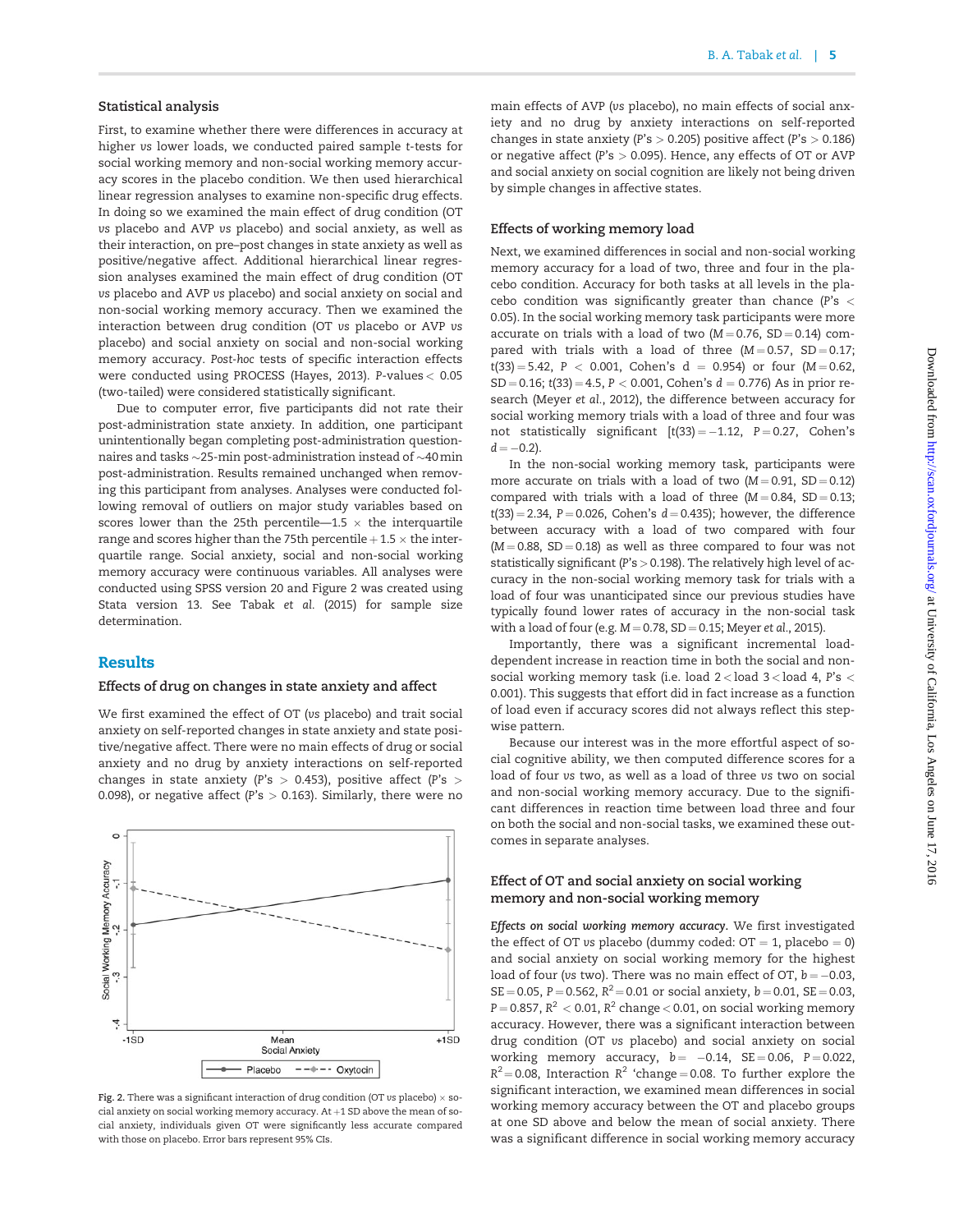between the OT and placebo group at higher levels of social anxiety (+1 SD),  $b = -0.15$ , SE = 0.07, P = 0.04, but no significant difference at lower levels  $(-1 S_D)$ ,  $b = 0.09$ ,  $SE = 0.07$ ,  $P = 0.209$ (see Figure 2). Thus, among individuals with higher levels of social anxiety, OT decreased social working memory accuracy. However, OT did not have a significant effect on social working memory accuracy for individuals with lower levels of social anxiety. Analysis of simple slopes showed no association between social anxiety and social working memory accuracy in the OT group,  $b = -0.08$ , SE = 0.05, P = 0.128, R<sup>2</sup> = 0.07, but a marginal positive association in the placebo group,  $b = 0.06$ ,  $SE = 0.03$ ,  $P = 0.077$ ,  $R^2 = 0.10$ .

Next, we examined the effect of OT vs placebo and social anxiety on social working memory accuracy for the middle load of three (vs two). There was no main effect of OT vs placebo,  $b = -0.04$ , SE = 0.06, P = 0.533, R<sup>2</sup> = 0.01 and no main effect of social anxiety,  $b = 0.04$ ,  $SE = 0.04$ ,  $P = 0.274$ ,  $R^2 = 0.02$ ,  $R^2$  $change = 0.02$ . There was also no interaction between drug condition (OT vs placebo) and social anxiety on social working memory accuracy,  $b = -0.02$  SE = 0.08, P = 0.85, R<sup>2</sup> = 0.02, Interaction  $R^2$  change  $< 0.01$ . Thus, there was an interaction between OT and social anxiety at the highest social working memory load, but not at the medium load.

Effects on non-social working memory accuracy. We also examined the main and interaction effects of OT (vs placebo) and social anxiety on non-social working memory accuracy. Starting with the load of four (vs two), there was no main effect of OT vs placebo,  $b = -0.02$ , SE = 0.03, P = 0.648, R<sup>2</sup> < 0.01, no main effect of social anxiety,  $b = 0.02$ , SE = 0.02, P = 0.222, R<sup>2</sup> = 0.03, R<sup>2</sup> 'change'- $= 0.02$ , and no interaction between drug condition (OT vs placebo) and social anxiety on non-social working memory accuracy,  $b = -.004$ , SE = .04, p = .929, R<sup>2</sup> = 0.03, Interaction R<sup>2</sup> change < 0.01.

For a load of three (vs two), there was a marginally significant main effect of OT vs placebo,  $b = -0.06$ ,  $SE = 0.03$ ,  $P = 0.056$ ,  $R^2$  = 0.06, but no main effect of social anxiety,  $b$  = -0.01, SE = 0.02, P=0.714,  $R^2$ =0.06,  $R^2$  change < 0.01. In addition, there was no interaction between drug condition and social anxiety on non-social working memory accuracy,  $b = 0.02$ ,  $SE = 0.04$ ,  $P = 0.572$ ,  $R^2$  = 0.06, Interaction  $R^2$  change = 0.01. Further decomposing the marginally significant main effect revealed that subjects in the OT condition showed a larger drop in accuracy from a load of two  $(M = 0.93, SD = 0.12)$  to a load of three  $(M = 0.77, SD = 0.19)$ ,  $t(35) = 6.86$ , P<0.001, Cohen's  $d = 1.33$ , than did subjects in the placebo condition (load of two:  $M = 0.91$ , SD = 0.12; load of three:  $(M = 0.84, SD = 0.13), t(33) = 2.34, P = 0.026, Cohen's d = 0.44.$ 

#### Effect of AVP and social anxiety on social and non-social working memory

Effects on social working memory accuracy. We also investigated the effect of AVP vs placebo (dummy coded:  $AVP = 1$ , placebo = 0) and social anxiety on social working memory for a load of four (vs two), but found no significant effects here. Thus, we found no main effect of drug condition,  $b = -0.001$ , SE = 0.06, P = 0.99,  $R^2$  < 0.01, no main effect of social anxiety  $b = 0.03$ ,  $SE = 0.03$ ,  $P = 0.35$ ,  $R^2 = 0.02$ ,  $R^2$  change = 0.02, and no interaction between drug condition (AVP vs placebo) and social anxiety on social working memory accuracy,  $b = -0.07$ ,  $SE = 0.06$ ,  $P = 0.257$ ,  $R^2$  = 0.04, Interaction  $R^2$  change = 0.02.

Similar results appeared for a load of three (vs two) with no main effect of AVP vs placebo,  $b = 0.01$ , SE = 0.06, P = 0.915,  $R^2$  < 0.01, no main effect of social anxiety,  $b = 0.01$ , SE = 0.03,  $P = 0.691$ ,  $R^2 < 0.01$ ,  $R^2$  change  $< 0.01$ , and no interaction between drug condition (AVP vs placebo) and social anxiety on social working memory accuracy,  $b = -.07$ ,  $SE = .06$ ,  $p = .254$ ,  $R^2 = .03$ , Interaction  $R^2$  change = 0.02.

Effects on non-social working memory. We also examined the effect of AVP vs placebo and social anxiety on non-social working memory for a load of four (vs two). There was no main effect of AVP vs placebo,  $b = -0.04$ , SE = 0.04, P = 0.352, R<sup>2</sup> = 0.02, no main effect of social anxiety,  $b = 0.02$ ,  $SE = 0.02$ ,  $P = 0.379$ ,  $R^2 = 0.03$ ,  $R^2$  change = 0.02, and no interaction between drug condition and social anxiety on non-social working memory accuracy,  $b = -0.02$ ,  $SE = 0.05$ ,  $P = 0.714$ ,  $R^2 = 0.03$ , Interaction  $R^2$  $change < 0.01$ .

Similarly, when examining AVP vs placebo for a load of three (vs two), there was no main effect of AVP vs placebo,  $b = -0.004$ ,  $SE = 0.04$ ,  $P = 0.906$ ,  $R^2 < 0.01$ , no main effect of social anxiety,  $b = -0.004$ , SE = 0.02, P = 0.832, R<sup>2</sup> < 0.01, R<sup>2</sup> change < 0.01, and no interaction between drug condition (AVP vs placebo) and social anxiety on non-social working memory accuracy,  $b = 0.02$  $SE = 0.04$ ,  $P = 0.508$ ,  $R^2 = 0.01$ , Interaction  $R^2$  change = 0.01. Thus, we found no effect for AVP with either outcome.<sup>1</sup>

#### Task order effects

Social and non-social working memory tasks were presented in random order, but to ensure that the significant interaction between drug condition and social anxiety was not affected by task order, we examined the three-way interaction between OT (vs placebo), social anxiety, and task order on working memory accuracy for a load of three and four. There were no interactions with gender for either social or non-social working memory accuracy  $(P's > 0.603)$ . We then examined the three-way interaction between AVP (vs placebo), social anxiety and task order on working memory accuracy and found no interactions with order for social or non-social working memory accuracy for a load of three or four (P's > 0.099). Thus, task order did not affect the present results.

#### Gender effects on working memory

Based on previous studies identifying gender-specific effects of OT and AVP (Rilling et al., 2014) we also examined the three-way interaction between OT (vs placebo), social anxiety and gender on working memory accuracy for a load of three and four. There were no interactions with gender for either social or non-social working memory accuracy (P's > 0.218). We then examined the three-way interaction between AVP (vs placebo), social anxiety and gender on working memory accuracy and found no interactions with gender for social or non-social working memory accuracy for a load of three and four (P's  $\geq$  0.06). Thus, gender did not affect the present results.

Nonetheless, because the majority of our sample was female, we reanalyzed our primary finding (i.e. the significant interaction between OT vs placebo and social anxiety on social working memory accuracy for a load of four) in only female participants. Main effects of OT vs placebo,  $b = -0.001$ , SE = 0.06,  $P = 0.993$ , and social anxiety,  $b = 0.03$ ,  $SE = 0.04$ ,  $P = 0.48$  were not

<sup>1</sup> Although we had no hypotheses regarding the differential effects of OT vs AVP, it is important to note that there were no main effects of OT vs AVP and no significant interactions with social anxiety on either social working or non-social working memory accuracy for a load of three or four (P's  $> 0.08$ ).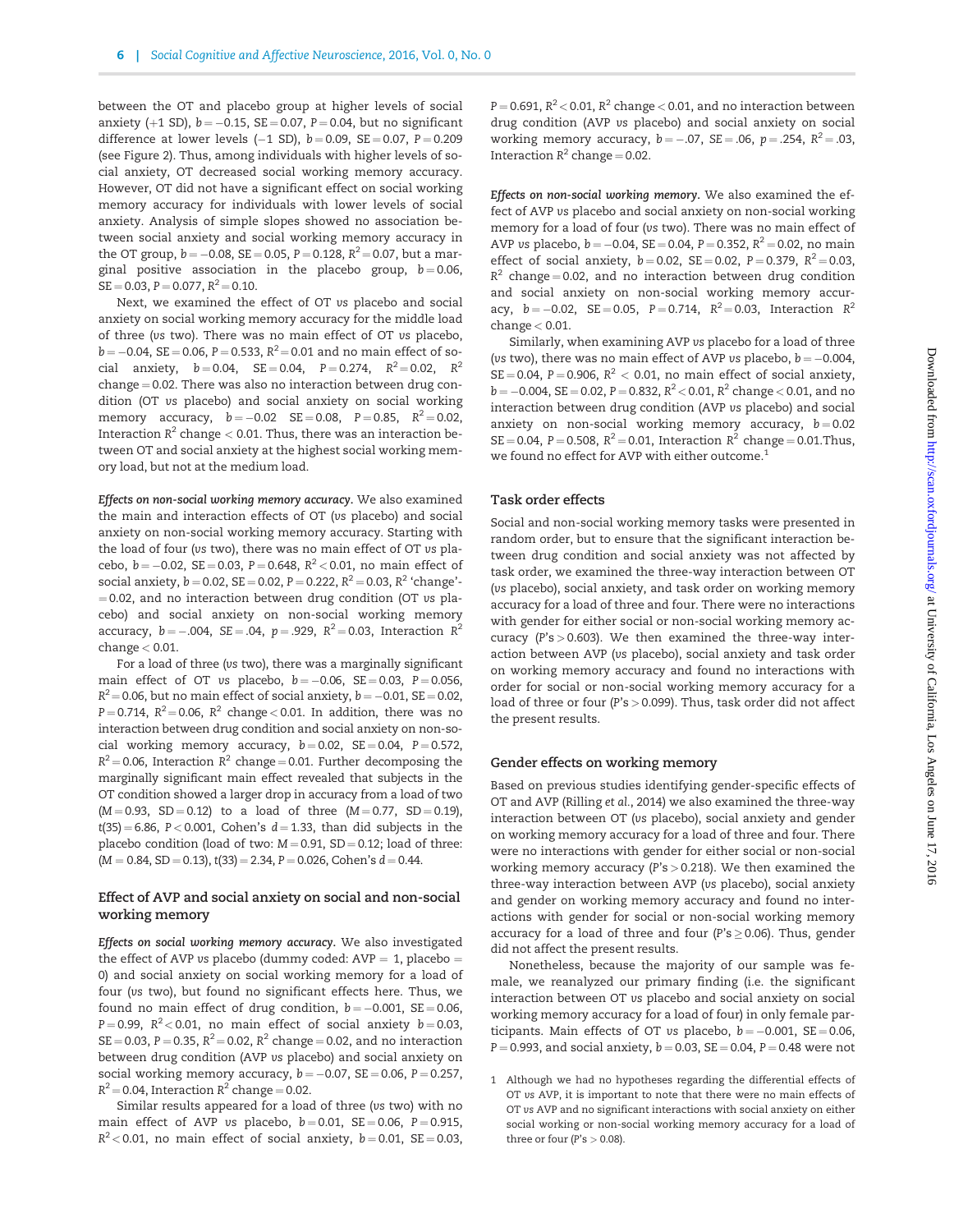significant, but the interaction remained significant,  $b = -0.18$ ,  $SE = 0.07$ ,  $P = 0.019$ ,  $R^2 = 0.13$ , Interaction  $R^2$  change  $= 0.07$ .

# **Discussion**

The present results are the first to demonstrate that social anxiety moderates the effect of OT on effortful social cognition in the form of social working memory accuracy. Specifically, OT decreased social working memory accuracy in a sample of female and male participants with higher levels of social anxiety. However, we did not find an effect of OT and social anxiety on non-social working memory accuracy. In addition, no main or interaction effects were found with AVP for either outcome.

In this study, there was a marginally significant positive correlation between social anxiety and social working memory accuracy among participants in the placebo condition. Although many studies have shown social cognitive impairments in socially anxious individuals, some studies have shown the opposite (i.e. 'enhanced' social cognitive ability in individuals with social anxiety; Tibi-Elhanany and Shamay-Tsoory, 2011). Results from these studies suggest that impairments in social cognition associated with social anxiety (O'Toole et al., 2013; Hezel and McNally, 2014; Plana et al., 2014) are not the result of processing deficits (Sutterby et al., 2012), or lack of attention or motivation as in autism spectrum disorders (Chevallier et al., 2012). Rather, by increasing attention to social stimuli, OT may enhance the pre-existing high degree of social sensitivity present in individuals with social anxiety (Marin and Miller, 2013). For individuals with higher levels of social anxiety, the process of ranking one's friends may contribute to 'overthinking', which can harm social cognitive functioning.

Our primary finding showed an interaction between OT and social anxiety at the highest load, but not the medium load in our social working memory task. It is possible that the addition of only one more friend (i.e. from two names to three names) is not enough additional social information to be processed for OT to influence performance among individuals with higher levels of social anxiety. This is consistent with our proposal that OT has a deleterious effect on social cognitive ability among individuals with higher levels of social anxiety only when the task becomes more effortful or demanding in the social cognitive domain.

The anxiolytic effects of OT in animals (Neumann and Landgraf, 2012), as well as the potentially beneficial effects of OT on social cognition (Meyer-Lindenberg et al., 2011) suggest that increased levels of OT should help individuals with social anxiety. However, several recent studies further bolster the proposition that increased or higher levels of OT may predict or negatively impact individuals with social anxiety. Radke et al. (2013) found that OT increased approach to negative social stimuli in individuals with lower-levels of social anxiety, but decreased approach behavior in those with higher-levels of social anxiety. In addition, recent evidence suggests that variation in OT system genes may heighten social sensitivity and increase risk for the development of social anxiety (Tabak et al., 2016).

Just as OT is commonly associated with anxiolytic effects, AVP is commonly associated with anxiogenic effects (Neumann and Landgraf, 2012). For this reason, it is interesting that we found no main effect of AVP and no AVP  $\times$  social anxiety interaction effect on state anxiety or negative affect. Much like OT, AVP studies in humans also seem to have nuances that are inconsistent with what we might expect from the animal literature. Although one study found an increase in state anxiety following AVP administration (Thompson et al., 2006), another study did not (Shalev et al., 2011). One potential reason for these inconsistencies may relate to the social context, as Shalev et al. (2011) only found increased physiological stress reactions following AVP administration in the presence of social-evaluative threat.

Our findings add to a growing body of research on OT in humans that show moderation of OT's effects that are specific to context and individual differences (Bartz et al., 2011; Macdonald, 2012; Tabak, 2013). Although no gender effects were found in the present investigation, our study included many more female participants than male. For this reason, future studies including a more equal ratio of female and male participants would improve the ability to detect potential genderspecific effects of OT. In addition, our tasks for social and non-social working memory accuracy involved personally relevant names of participants' friends. Future research examining the effects of OT on working memory would benefit from including stimuli without personal meaning to determine the generalizability of the current findings (Hariri-Dahan and Bernstein, 2014). The social working memory task used in this study was also more difficult than the non-social working memory task. In the future, studies may wish to examine whether the present results are altered with a more challenging non-social working memory task.

Our study also included non-clinical undergraduate participants who were not diagnosed with social anxiety disorder. Future studies including community clinical samples will be necessary to replicate and extend the present findings. Last, there is still no definitive evidence demonstrating that intranasal administration of OT or AVP using standard methods enters the brain (Leng and Ludwig, 2016). Although results such as those in this study demonstrate cognitive and behavioral effects of intranasal OT administration, future research is needed to clarify if these effects may result from peripheral rather than central mechanisms (Leng and Ludwig, 2016).

To summarize, the present results demonstrated that among individuals with higher levels of social anxiety, OT decreased performance on an effortful social cognitive process—social working memory. These same effects were not observed for non-social working memory. Moreover, there was no interaction between AVP and social anxiety on either social or non-social working memory. Although studies have demonstrated anxiolytic effects of OT, our results add to a growing cautionary literature regarding the interaction between OT and anxiety (Macdonald and Feifel, 2014).

## Acknowledgements

We would like to thank Spencer Uemura for his assistance in data collection and statistical analysis.

# Funding

Funding was provided by the UCLA Jeffrey/Wenzel Term Chair in Behavioral Neuroscience (to N.I.E.). A post doctoral fellowship for B.A.T. was supported by the T32MH15750 training fellowship in Biobehavioral Issues in Physical and Mental Health at the University of California, Los Angeles.

# Supplementary data

Supplementary data are available at SCAN online.

Conflict of interest. None declared.